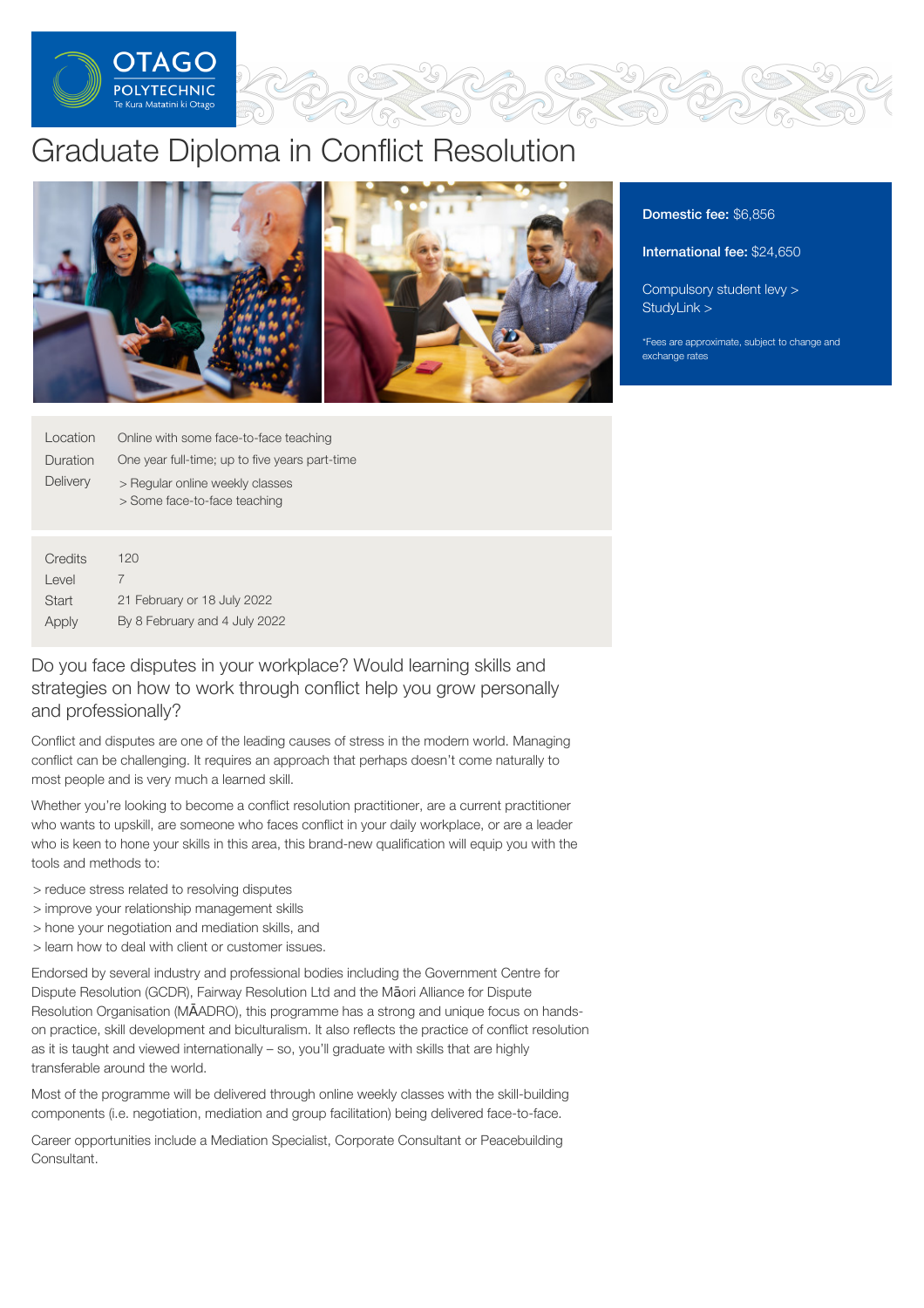## Who's this programme for?

This programme is for anyone who wants to understand how to better manage conflict and disputes. Perhaps you are…

- > a graduate with a relevant bachelor's degree (e.g. law, social sciences or the humanities) who would like to expand your knowledge and gain the skills necessary to become a practitioner of conflict resolution
- > a current conflict resolution practitioner (e.g. mediator, arbitrator or negotiator) who would like to upskill and expand the scope of your practice
- > someone who works in a role or area that requires a lot of conflict resolution (e.g. HR, managers and leaders)
- > a frontline staff member who faces conflict in your workplace on a daily basis, or
- > someone aiming for personal growth who would love to obtain broader life skills.

## What skills will I gain?

Strongly informed by Māori practice, our programme integrates international models of conflict resolution with Matauranga Māori, ensuring you'll become an informed and safe practitioner of conflict resolution in the Aotearoa-NZ context.

In addition to mediation and negotiation training, you'll also learn about the psychology of conflicts, conflict intervention theory and models, group facilitation, consensus building and public participation, crisis management, and international conflict intervention and development work.

During this programme, you'll master the four key skills that conflict resolution practitioners need to have:

## 1. Conflict analysis and assessment

This requires a good working knowledge of conflict theory, schools of thought and traditions, advanced critical analysis tools and self-awareness.

## 2. Intervention process design

This is a process-oriented set of skills which requires strategic thinking, attention to details, risk management and creativity.

## 3. Facilitation skills

These include a wide range of communication skills, thought flexibility and agility, responsiveness and leadership skills.

## 4. Critical thinking

This crucial area includes introspection and self-awareness, resilience to conflict environments and the ability to guide your own learning and improvement.

By the end of this programme, you'll be able to:

- > select from a range of theories, models and frameworks to analyse conflicts in different contexts and design ethical and appropriate intervention processes
- > carry out and critically evaluate a conflict intervention plan of engagement
- > assess disputes in light of relevant legislation, legal procedures, and case precedents, including special implications and interpretations of legislation to treaty-relations, whakapapa and tikanga
- > analyse ethical dilemmas and apply ethical considerations in conflict-intervention processes.

## What courses will I study?

The programme starts with five compulsory skill-building courses. You'll then choose four elective courses to widen your knowledge.

You can then opt for one of three career specialisation pathways if this suits your study journey – Mediation Specialist, Corporate Consultant and Peacebuilding Consultant.

If you don't want to do a specialisation pathway, you don't need to. You'll just choose the electives that suit you best.

## Part one: Compulsory courses

You'll need to complete all of the following courses. This will help you to gain a baseline of basic knowledge and skills essential for conflict resolution practitioners in the Aotearoa-New Zealand context.

| Course name                | Description                                             |
|----------------------------|---------------------------------------------------------|
| Psychology of Conflicts in | Gain a hybrid knowledge base on psychology of           |
| an Aotearoa-New Zealand    | identity, groups and inter-group relations, informed by |
| Context                    | both Maori and international perspectives.              |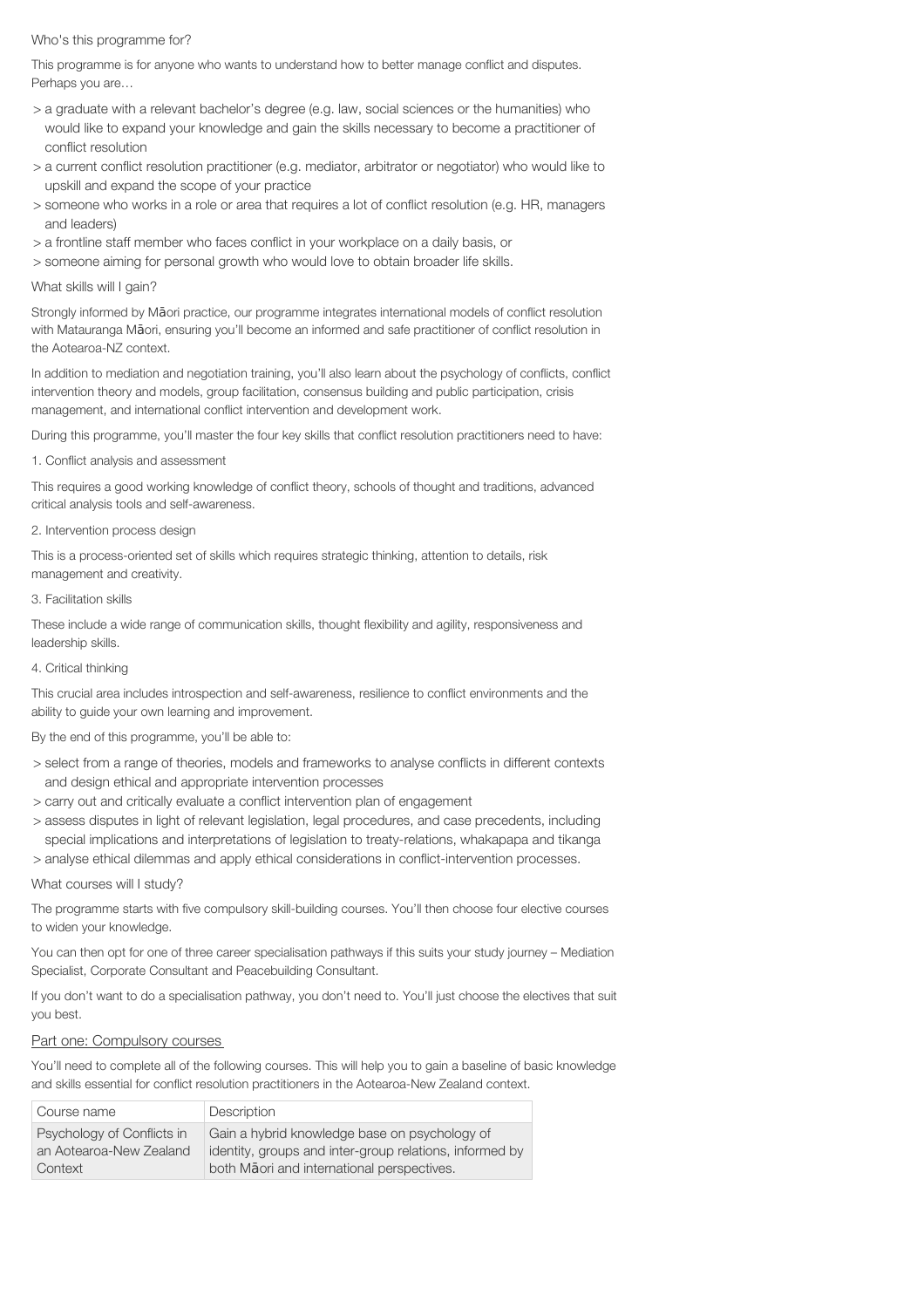| Introduction to Conflict<br>Resolution                                    | Learn fundamental terms, concepts, theory, models,<br>schools of thought and traditions in conflict resolution<br>studies. It also covers the main legislation and legal<br>proceedings, which provide the legal landscape in<br>which Aotearoa-New Zealand-based practitioners<br>operate. |
|---------------------------------------------------------------------------|---------------------------------------------------------------------------------------------------------------------------------------------------------------------------------------------------------------------------------------------------------------------------------------------|
| Conflict Resolution -<br><b>Fundamental Skills</b>                        | Take your first step into practice and gain the basic<br>tools to build conflict resilience, develop your<br>communication skills and gain working knowledge in<br>mediation and negotiation.                                                                                               |
| Sustainability and<br>Biculturalism                                       | Discuss the interlink of Te Tiriti o Waitangi and<br>biculturalism in the Aotearoa-New Zealand context<br>with sustainability principles and sustainable practice.                                                                                                                          |
| Aotearoa-New Zealand<br>Indigenous Conflict<br><b>Resolution Practice</b> | Learn the foundations of tikanga Maori to ensure you<br>are a conscientious and safe practitioner, working<br>with Māori parties, as well as in your mainstream<br>practice.                                                                                                                |

## Part two: General Electives

These elective courses will enable you to widen your knowledge into new areas of practice and deepen your knowledge in areas that you have already learned about. Electives will be offered based on sufficient numbers.

| Course name                                                     | Description                                                                                                                                                                                                                                                                                           |
|-----------------------------------------------------------------|-------------------------------------------------------------------------------------------------------------------------------------------------------------------------------------------------------------------------------------------------------------------------------------------------------|
| <b>Conflict Resolution Practice</b><br>in a Pacific Perspective | Focus on Pacific perspectives of conflict and on<br>practices that are common in and consistent with<br>Pacific cultures.                                                                                                                                                                             |
| Group and Dialogue<br><b>Facilitation Skills</b>                | Focus on group work theory and techniques and<br>learn about/evaluate group facilitation models.                                                                                                                                                                                                      |
| Large-scale and Complex<br><b>Conflict Resolution</b>           | Learn about complex, multi-party consensus building<br>processes, as well as models and methodologies of<br>public participation and deliberative democracy.                                                                                                                                          |
| <b>Community Conflict</b><br>Management and<br>Resolution       | Explore issues related to community development,<br>conflict management and resolution, including<br>community mediation. Learn how to facilitate large<br>groups.                                                                                                                                    |
| Work-based Project                                              | Work-based projects are designed to develop<br>different aspects of your areas of practice and to<br>support you to find evidence-based solutions to real<br>practice-based problems. Your project could be<br>based in your workplace, the community or another<br>location that you have access to. |

## Part three: Specialisation Pathways Electives

Specialisation pathways are not compulsory but will be recommended to you according to your area of interest. You can choose from three possible career pathways: Mediation Specialist, Corporate Consultant and Peacebuilding Consultant.

1. Mediation Specialist Pathway

This pathway will be ideal if you're looking for advanced training and learning in mediation-related areas as it will position you as an expert in this field of practice.

| ' Course name | лкя<br><b>POPPIPIOII</b> |
|---------------|--------------------------|
|---------------|--------------------------|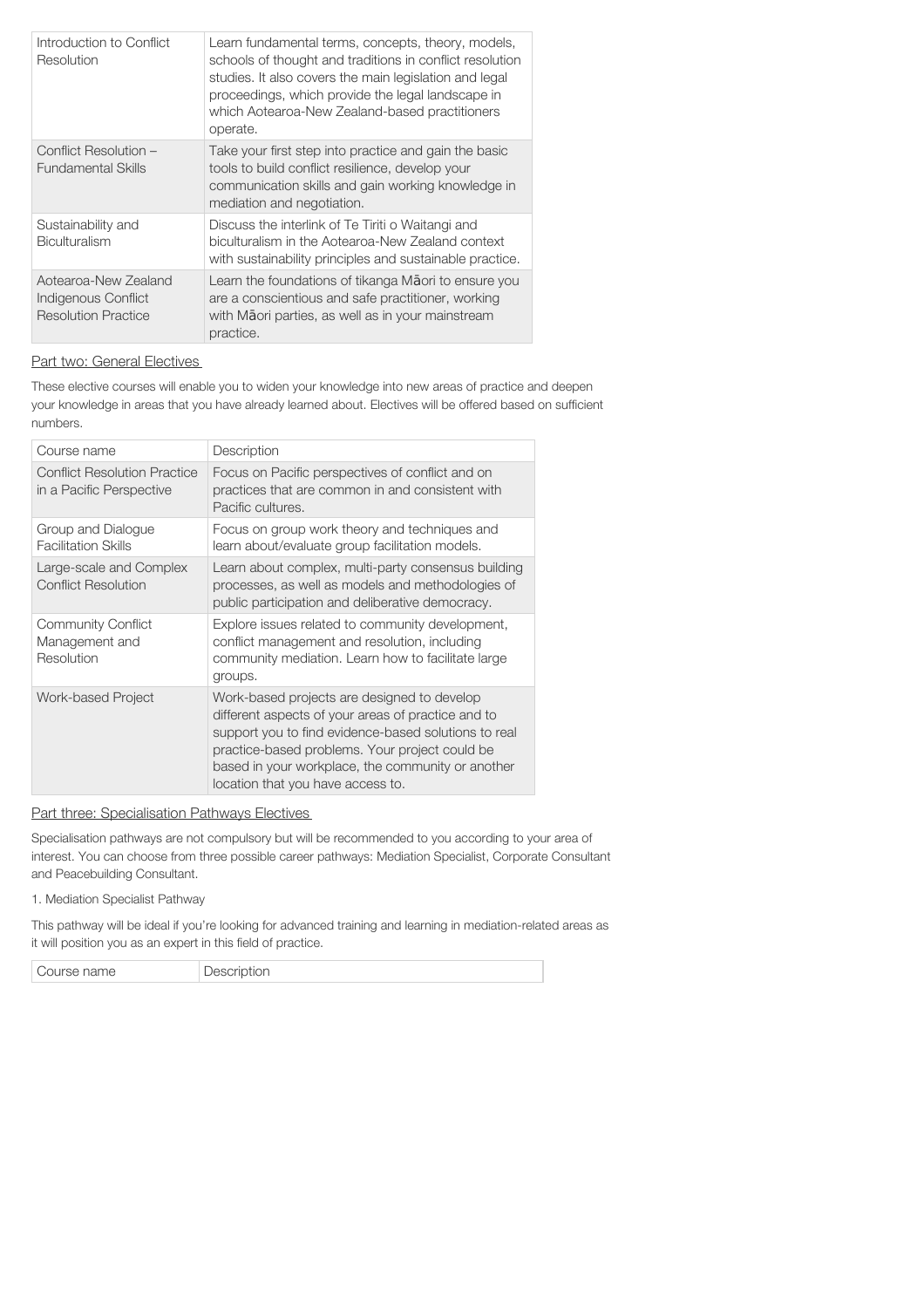| <b>Advanced Dispute</b><br>Resolution Training in<br><b>Specialised Contexts</b> | Gain advanced knowledge of mediation in specific<br>contexts. Choose three contexts from the following:<br>- Family dispute resolutions (FDR)<br>- Employment and work-relations dispute resolutions<br>- Dispute resolution in the construction industry including<br>tenancy<br>- Restorative justice and practice<br>- Online dispute resolution (ODR)<br>- Determinative processes - arbitration and adjudication<br>- Conciliation processes<br>- Statutory schemes<br>- Environmental conflict resolution |
|----------------------------------------------------------------------------------|-----------------------------------------------------------------------------------------------------------------------------------------------------------------------------------------------------------------------------------------------------------------------------------------------------------------------------------------------------------------------------------------------------------------------------------------------------------------------------------------------------------------|
|----------------------------------------------------------------------------------|-----------------------------------------------------------------------------------------------------------------------------------------------------------------------------------------------------------------------------------------------------------------------------------------------------------------------------------------------------------------------------------------------------------------------------------------------------------------------------------------------------------------|

## 2. Corporate Consultant Pathway

This pathway focuses on the organisational level, equipping you with the skills to engage as either internal consultants or internal specialists in organisational culture change, crisis management and training.

| Course name                                       | Description                                                                                                                                                                                                                                                                                             |
|---------------------------------------------------|---------------------------------------------------------------------------------------------------------------------------------------------------------------------------------------------------------------------------------------------------------------------------------------------------------|
| Crisis Management in an<br>Organisational Context | External practitioners are often contracted as consultants<br>to assist organisations going through a crisis, whether<br>internal or external. This course reviews some main<br>theories and models of intervention in organisations,<br>including leadership building change and crisis<br>management. |
| <b>Teaching Conflict</b><br>Resolution            | Consultants to organisations are often required to conduct<br>training to staff and management, in order to bring about<br>change in culture and structures. This course will be run<br>as "train the trainers" learning, focusing on conflict<br>coaching and instructional design and delivery.       |

## 3. Peacebuilding Consultant

This pathway will train you to engage with high-level, conflict-related issues on national and international levels. You'll focus on conflict practitioner practices including development work, conflict intervention, peacekeeping, programme evaluation and working in the space of immigration absorption and refugee resettlement.

| Course name                                               | Description                                                                                                                                                                                                                                                      |
|-----------------------------------------------------------|------------------------------------------------------------------------------------------------------------------------------------------------------------------------------------------------------------------------------------------------------------------|
| International Development,<br>Intervention and Evaluation | Learn about practitioners' work in the international arena<br>for government, non-government and UN agencies. Cover<br>main areas of practice in peace building, including conflict<br>intervention, peacekeeping, development work and<br>programme evaluation. |
| Immigration and Refugee<br>Resettlement                   | Large scale issues and strategies around immigration and<br>refugee resettlement will be reviewed and evaluated to<br>draw on best practice and lessons learned from<br>international experience in this space.                                                  |

## What will my workload be?

You can study this programme full-time or part-time.

- > If you're studying full-time, you should typically aim for around 30 hours of study per week including self-paced work.
- > If you're studying part-time, you should typically aim for around 10-15 hours of study per week.

You'll need to engage with online resources and activities, and complete assessments.

What are the entry requirements?

Academic requirements

> Undergraduate degree or degree-equivalent practical, professional or scholarly experience.

## English Language

If English is not your first language, you must provide:

- > New Zealand University Entrance OR
- > Overall Academic IELTS 6.0 with no individual band score lower than 5.5 (achieved inone test completed in the last two years), OR